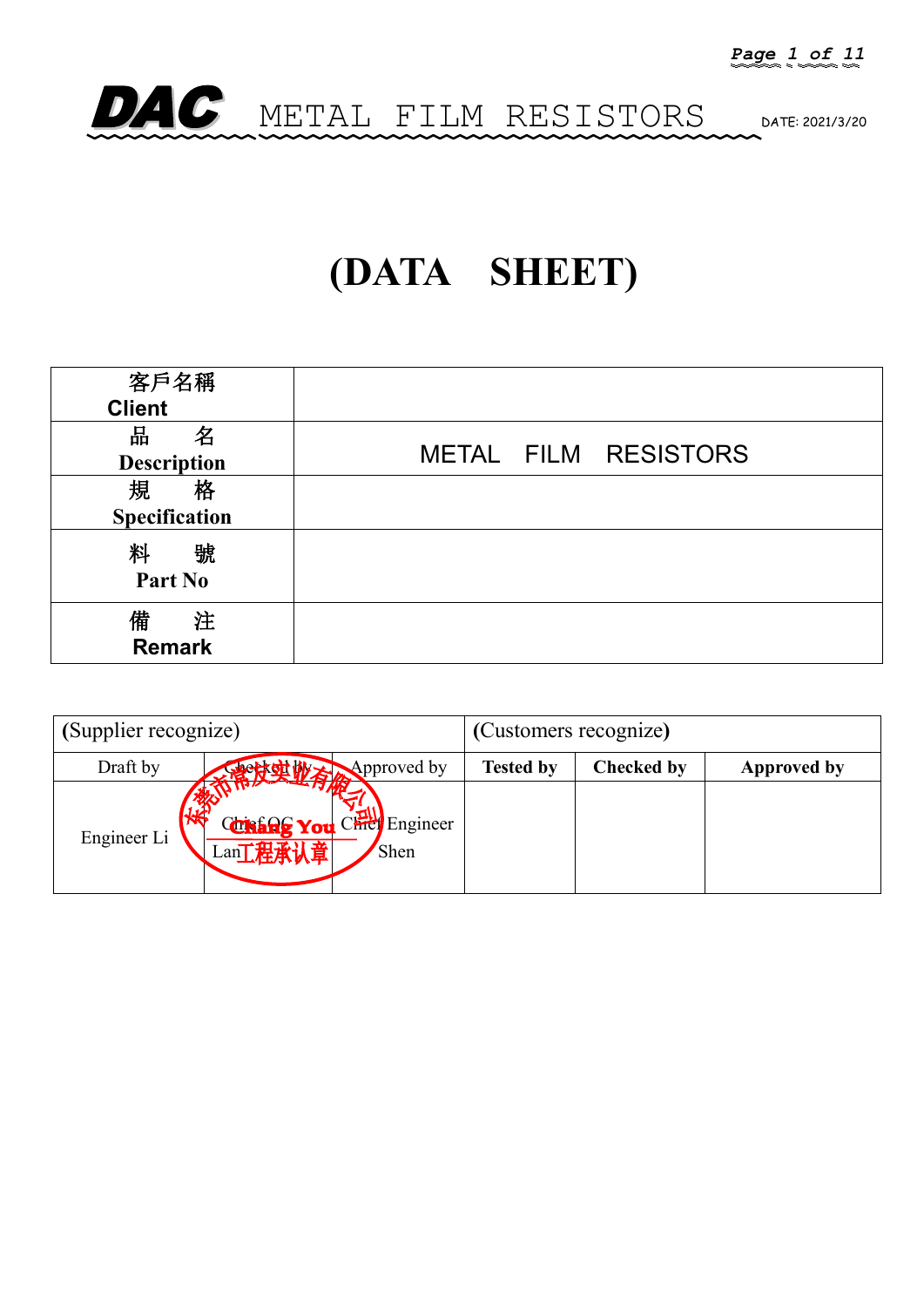

### 1. GENERAL INSTRUCTION:

### 1-1 SCOPE

This specification applies to the Metal Film Resistor made by C.C.OHM ENTERPRISE CO.,LTD. 1-2 CLASSIFICATION

| Type         | number<br>1S        | described    | follows:<br>as    |                  |
|--------------|---------------------|--------------|-------------------|------------------|
| <b>MF</b>    | ١W                  | <b>T81</b>   | 150K              | F                |
| <b>CLASS</b> | <b>POWER RATING</b> | <b>SHAPE</b> | <b>NOMINAL</b>    | <b>TOLERANCE</b> |
|              |                     |              | <b>RESISTANCE</b> |                  |
|              |                     |              | VALUE             |                  |

### 2.NOMINAL RESISTANCE:

The nominal resistance shall be the resistance marked on the resistor body and identified, as a Rule, in units,  $\Omega K \Omega$ ,  $M \Omega$ .

### 3.NOMINAL RESISTANCE TOLERANCE.

The nominal resistance tolerance is represented in one capital letter selected from  $F(\pm 1\%)$ , D( $\pm 0.5\%$ ),C( $\pm 0.25\%$ ), B( $\pm 0.1\%$ ).

### 4 .RATING:

### MF (METAL FILM FIXED RESISTORS)

|                   | <b>MAX</b>                                                                     | <b>MAX</b>      | <b>RESISTANCE VALUE</b> |
|-------------------|--------------------------------------------------------------------------------|-----------------|-------------------------|
|                   | <b>STYLE</b><br><b>WORKING</b><br>200V<br>250V<br>350V<br>500V<br>500V<br>500V | <b>OVERLOAD</b> | <b>RANGE</b>            |
| MF1/6W.1/8W.1/16W |                                                                                | 400V            |                         |
| MF1/4W / I/4WS    |                                                                                | 500V            |                         |
| MF1/2W/1/2WS      |                                                                                | 700V            |                         |
| MF1W/1WS          |                                                                                | 1000V           | $10E$ - $-1M$           |
| MF2W/2WS          |                                                                                | 1000V           |                         |
| MF3W/3WS          |                                                                                | 1000V           |                         |
| MF5W/5WS          | 500V                                                                           | 1000V           |                         |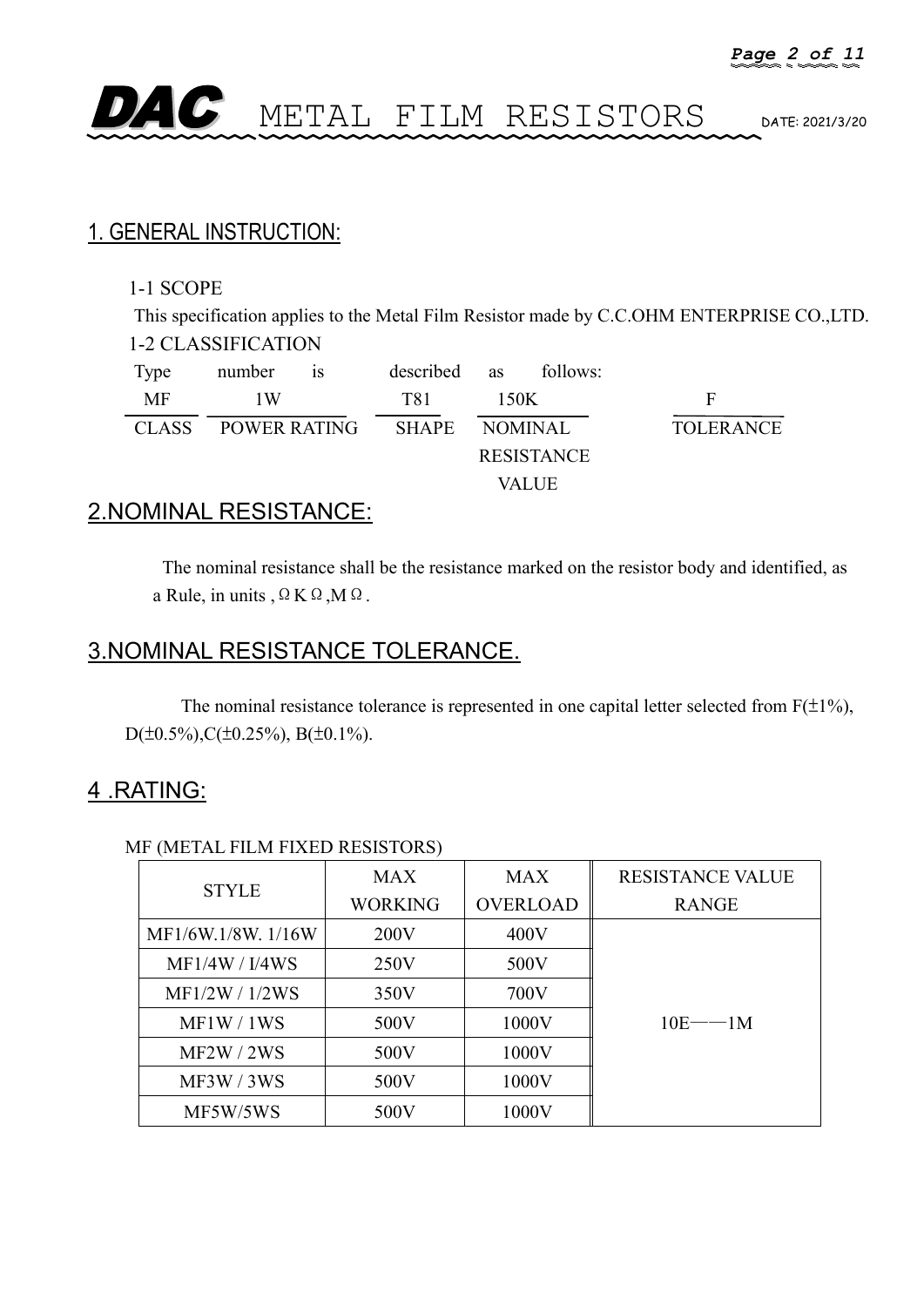

#### 4 – 1.POWER RATING

Power rating is defined as maximum power rating continuously applied under ambient

temperature at 70℃.when the ambient temperature exceeds 70℃ ,use chart 1.



#### 4 – 2 RATED VOLTAGE

Rated voltage is defined as the DC or AC (effective Value at commercial frequency example 50 C/S,60 C/S) Voltage when rated power is applied and can be calculated By the following EQUATION  $E = \sqrt{PR}$ 

E=RATED VOLTAGE

P=RATED POWER (WATTS)

R=NOMINAL RESISTANCE VALUE (OHM)

When the calculated rated voltage exceeds the Maximum usable voltage flue shown in CHART 1,the Maximum usable voltage is defined as the voltage According to the power-decreasing curve shown in CHART1.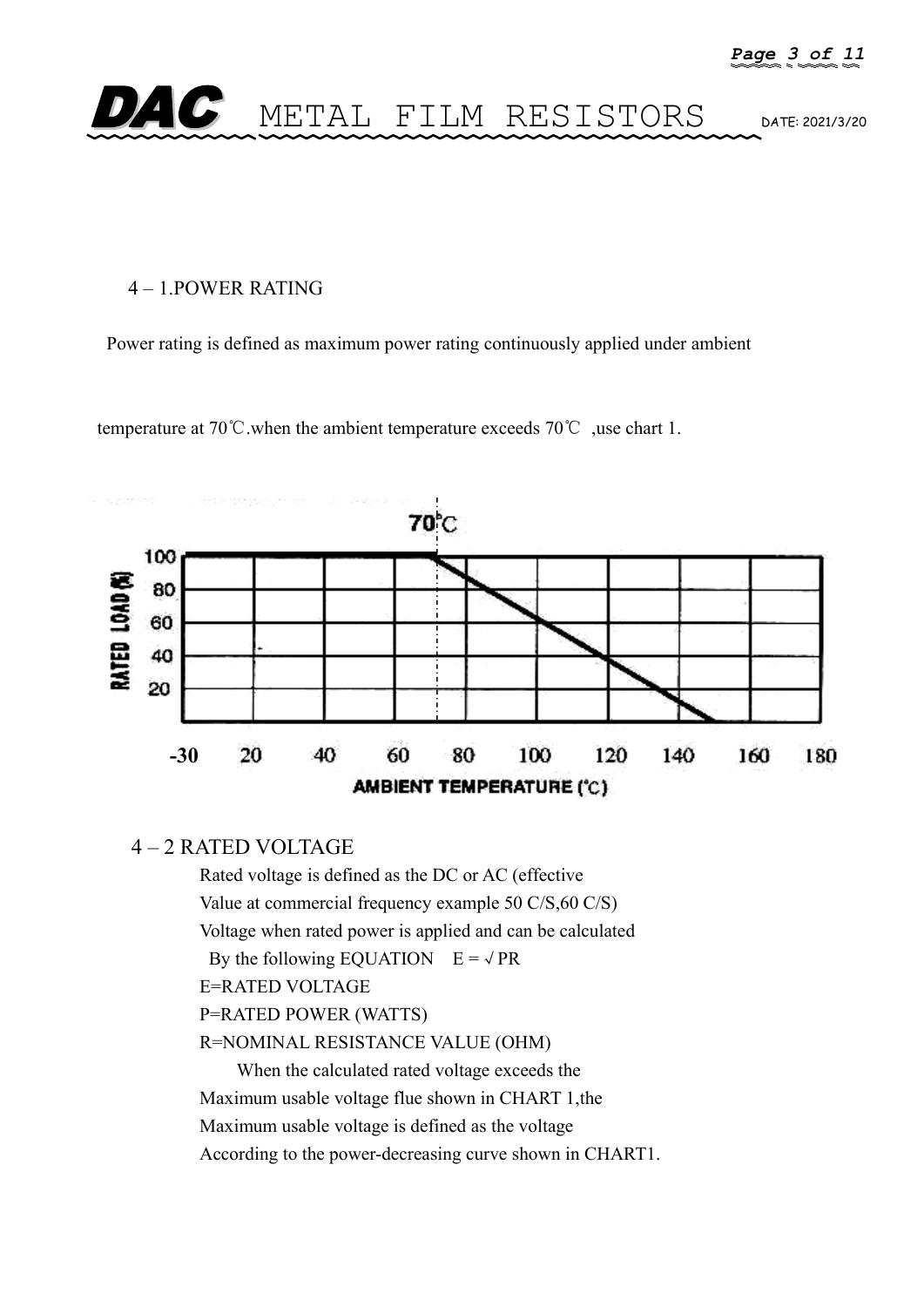| <b>ITEM (STANDARD)</b>                                | PERFORMANCE AND/OR<br>QUALIITY ACCEPTANCE                                                                            | <b>TEST METHOD</b>                                                                                                                                                                                                                                                                                 |  |  |  |  |
|-------------------------------------------------------|----------------------------------------------------------------------------------------------------------------------|----------------------------------------------------------------------------------------------------------------------------------------------------------------------------------------------------------------------------------------------------------------------------------------------------|--|--|--|--|
| Resistance value Vs<br>Temperature<br>Characteristics | $± 100$ PPM/°C                                                                                                       | JIS-C-5202 5.2<br>Measure resistance (Ro ohm) at room<br>Temperature(To $\degree$ C)<br>Measure again the same at $100^{\circ}$ C<br>Higher then room temperature<br>10 <sup>6</sup><br>$R - RO$<br>$PPM =$<br>$(T_0+100) - T_0$<br>Ro                                                             |  |  |  |  |
| <b>ITEM (STANDARD)</b>                                | PERFORMANCE AND/OR<br><b>QUALIITY ACCEPTANCE</b>                                                                     | <b>TEST ME</b><br><b>THOD</b>                                                                                                                                                                                                                                                                      |  |  |  |  |
| Short time overload                                   | The resistance variation shall be<br>within $\pm (0.5\% + 0.05$ ohm) and there<br>Shall be no mechanical breakage    | JIS-C-5202 5.5<br>Apply DC voltage 2.5times the rated<br>Voltage for 5 seconds<br>The leave at room temperature for 30<br>Minutes then measure MAX overload<br>Voltage $0.50W - 700V$ (DC)                                                                                                         |  |  |  |  |
| Insulation resistance                                 | 10,000M ohm or more                                                                                                  | JIS-C-5202 5.6 in V-BLOCK<br>Lay the resistor on $90^\circ$ angle metal V<br>Block apply 500VDC between resistor<br>Lead and V block for one Minute And<br>Measure                                                                                                                                 |  |  |  |  |
| Voltage endurance                                     | The resistance variation shall be<br>within $\pm (0.5\% + 0.05$ ohm) and there<br>shall<br>Be no mechanical breakage | JIS-C-5202 5.7<br>Icy the resistor on the $90^\circ$ angle metal V<br>Block and apply reamed AC voltage for<br>One Minute. Test voltage<br>$0.25W - 500V (AC)$<br>$0.50W - 700V(AC)$                                                                                                               |  |  |  |  |
| Intermittent overload                                 | Resistance variation shall be<br>Within $\pm (0.50\% + 0.05$ ohm)                                                    | JIS-C-5202 5.8<br>Apply AC voltage 4 times the rated<br>voltage for 1 second and rest for 25<br>seconds and Repeat this cycle for<br>10000±200times leave resistor 30<br>minutes at room temperature after test<br>and measure<br>Maximum voltage for intermittent<br>Overload. $0.50W - 700V(AC)$ |  |  |  |  |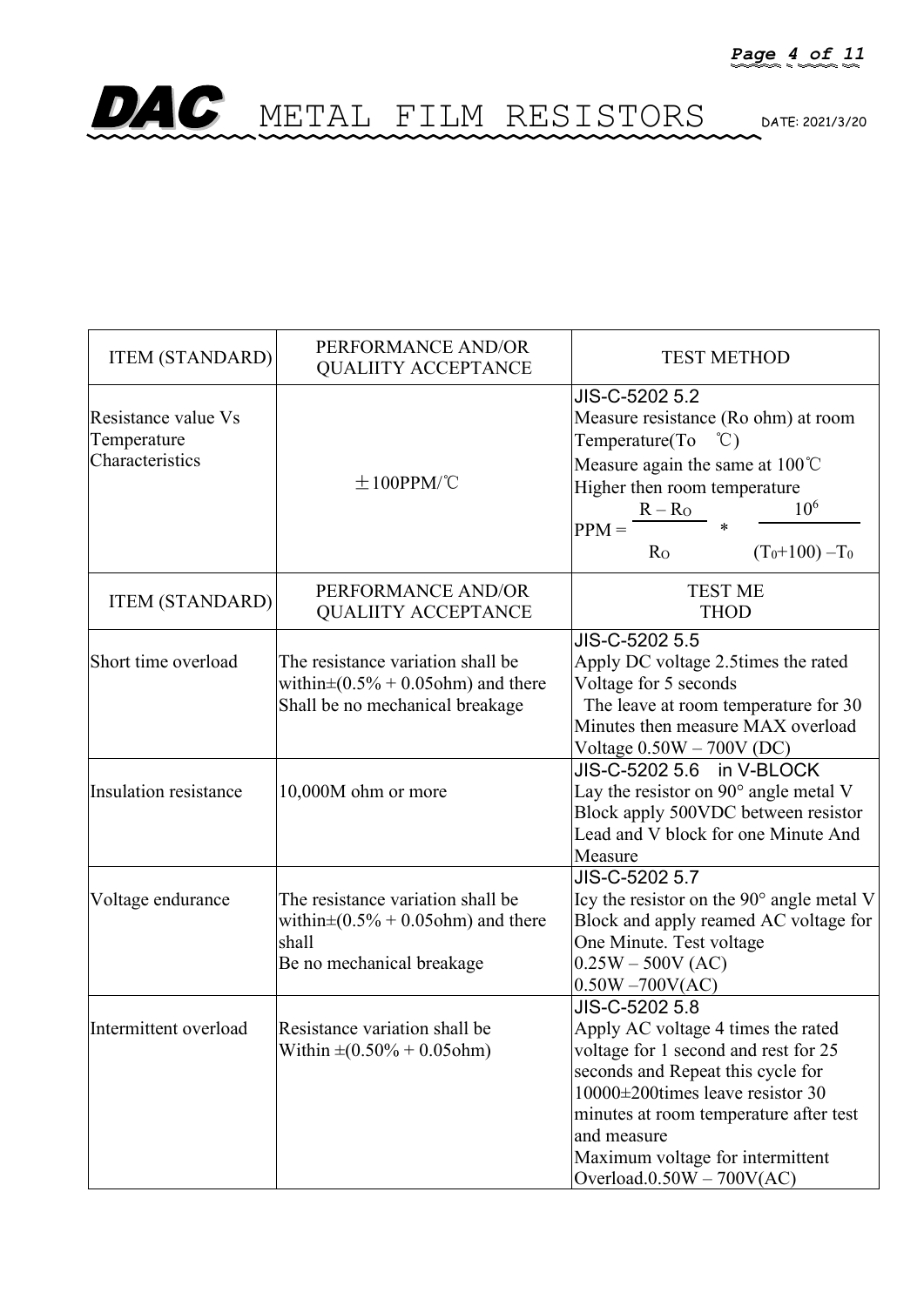### *Page 5 of 11*



DAC METAL FILM RESISTORS DATE: 2021/3/20

| Terminal strength                            | Resistance variation shall be within<br>$\pm (0.5\% + 0.05$ ohm) also there<br>Shall be on mechanical breakage                      | Pull test apply 2.5kg force to the lead in<br>the direction of lead axisfor $30\pm5$<br>seconds.                                                                                                                                                                                                |
|----------------------------------------------|-------------------------------------------------------------------------------------------------------------------------------------|-------------------------------------------------------------------------------------------------------------------------------------------------------------------------------------------------------------------------------------------------------------------------------------------------|
| Heat resistively<br><b>Against soldering</b> | Resistance variation shall be within $\pm$<br>$(0.25\% + 0.05$ ohm) also there<br>Shall be on mechanical breakage                   | JIS-C-5202 7.10<br>Dip the lead in to a solder bath having a<br>Temperature of $350^{\circ}\text{C} \pm 10^{\circ}\text{C}$ up to<br>$4\pm0.8$ mm from the body of the resistor<br>and hold it for $3 \pm 0.5$ seconds leave the<br>resistor at room temperature 3 hours<br>after ,then Measure |
| Load life test                               | The variation of the resistance<br>Shall be within $\pm (1.5\% + 0.05$ ohm)<br>Also there shall be no mechanical<br><b>Breakage</b> | JIS-C-5202 7.10<br>In the constant temperature chamber<br>having Temperature $70^{\circ}$ C $\pm 2^{\circ}$ C, apply<br>rated Dc voltage for 1.5 hour and shut<br>voltage for 0.5 hour and repeat this<br>cycle for 1000 hours, leave in room<br>temperature hour after test, then<br>measure   |
| <b>EM (STANDARD)</b>                         | PERFORMANCE AND/OR<br><b>QUALITY ACCEPTANCE</b>                                                                                     | <b>TEST METHOK</b>                                                                                                                                                                                                                                                                              |
| Solder ability                               | More than 95% of the surface of the<br>lead shall be covered by new solder<br>after the leads are dipped in the<br>Solder           | JIS-C-5202 6.5<br>Dip the lead in to a solder bath having a<br>Temperature of $260^{\circ}C \pm 5^{\circ}C$ up to<br>$4\pm0.8$ mm from the body of the resistor<br>and hold it for $5\pm 0.5$ seconds then<br>inspect                                                                           |
| Humidity load test                           | Resistance variation be<br>Within $\pm (1.5\% + 0.05$ ohm)<br>Also there shall be no mechanical<br>breakage                         | JIS-C-5202 7.9<br>In temperature chamber having<br>temperature $40^{\circ}$ C $\pm$ 2 °C, relative<br>humidity 90 - 95%, Apply rated voltage<br>1.5 hour and shut voltage 0.5 hour repeat<br>this cycle for 1000 hours, leave in room<br>temperature for hour after test, then<br>measure       |

### 5.Marking

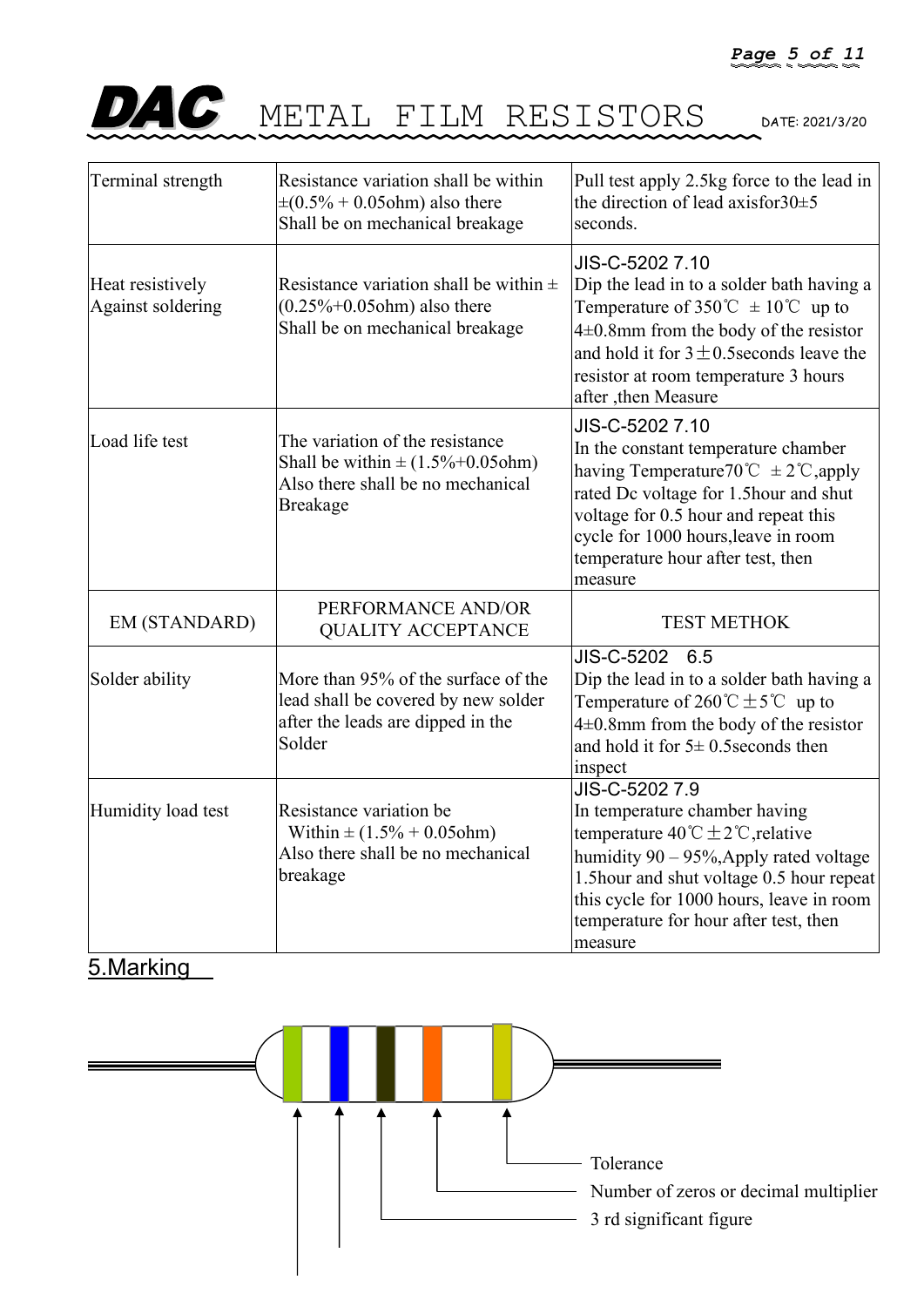- 2 nd significant figure

- 1 st significant figure

| Color  | 1 st Band      | 2 nd Band      | 3 rd Band      | 4 th Band       | Tolerance      |
|--------|----------------|----------------|----------------|-----------------|----------------|
| Black  | $\theta$       | $\mathbf{0}$   | $\theta$       | 10 <sup>0</sup> |                |
| Brown  |                |                |                | 10 <sup>1</sup> | $\pm 1.00\,\%$ |
| Red    | $\overline{2}$ | $\overline{2}$ | $\overline{2}$ | 10 <sup>2</sup> |                |
| Orange | 3              | 3              | 3              | 10 <sup>3</sup> |                |
| Yellow | 4              | $\overline{4}$ | 4              | 10 <sup>4</sup> |                |
| Green  | 5              | 5              | 5              | 10 <sup>5</sup> | $\pm 0.50\,\%$ |
| Blue   | 6              | 6              | 6              | 10 <sup>6</sup> | $\pm 0.25\,\%$ |
| Violet | $\mathbf{z}$   | $\mathbf{7}$   | $\mathbf{r}$   | 10 <sup>7</sup> | $\pm 0.10\,\%$ |
| Grey   | 8              | 8              | 8              | 10 <sup>8</sup> |                |
| White  | 9              | 9              | 9              | 10 <sup>9</sup> |                |
| Gold   |                |                |                | $10^{-1}$       |                |
| Silver |                |                |                | $10^{-2}$       |                |

### 6. Construction and Dimension

6-1.Construction

Color refer

- a. Lead Wire .
- b. End Cap.
- c. Metal Film
- d. Ceramic Rod
- e. Epoxy Resin.
- f. Color Code

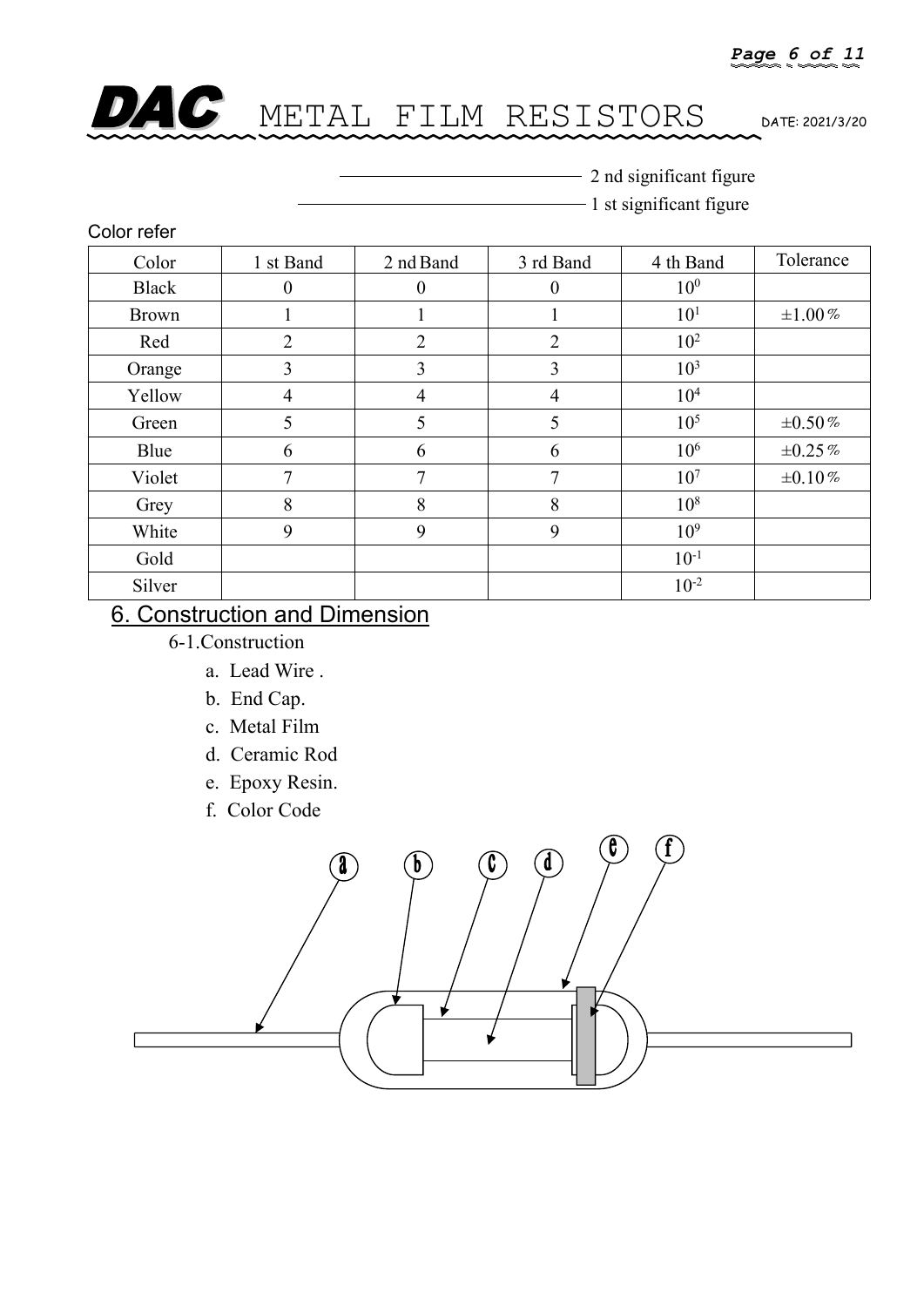### 6-2 Dimensions



### TABLE:

| <b>WATTS</b>    | L              | D             | H              | $d \pm 0.05$ mm |  |
|-----------------|----------------|---------------|----------------|-----------------|--|
| 1/6W 1/8W 1/16W | $3.2 \pm 0.3$  |               |                |                 |  |
| 1/4WS           |                | $1.8 \pm 0.3$ | $28 + 2.0$     | 0.4             |  |
| 1/4W            | $6.0 \pm 0.5$  | $2.3 \pm 0.3$ | $28.0 \pm 2.0$ |                 |  |
| 1/2WS           |                |               |                | 0.45            |  |
| 1/2W            | $9.0 \pm 0.5$  | $3.2 \pm 0.3$ | $26.0 \pm 2.0$ | 0.52            |  |
| 1WS             |                |               |                |                 |  |
| 1W              | $11.0 \pm 1.0$ | $3.7 \pm 0.5$ | $25.0 \pm 2.0$ | 0.65            |  |
| 2WS             |                |               |                |                 |  |
| 1W              | $11.0 \pm 1.0$ | $4.2 \pm 0.5$ | $35.0 \pm 3.0$ | 0.65            |  |
| 2WS             |                |               |                |                 |  |
| 2W              | $15.0 \pm 1.0$ | $5.0 \pm 0.5$ | $33.0 \pm 3.0$ | 0.72            |  |
| 3WS             |                |               |                |                 |  |
| 3W              | $17.0 \pm 1.0$ | $6.0 \pm 0.5$ | $36.0 \pm 3.0$ | 0.72            |  |
| 5WS             |                |               |                |                 |  |
| 5W              | $24.0 \pm 1.0$ | $8.0 \pm 1.0$ | $33.0 \pm 3.0$ | 0.72            |  |

### 7. FORMED DIMENSIONS

7-1. M – TYPE





|                        | DIMENSIONS (mm) |           |               |             |           |  |  |
|------------------------|-----------------|-----------|---------------|-------------|-----------|--|--|
| <b>WATTS</b>           |                 | $P\pm1.0$ | D             | $d\pm 0.05$ | $H\pm1.0$ |  |  |
| 1/6W/1/8W/1/16W /1/4WS | $3.2 \pm 0.3$   | 6         | $1.8 \pm 0.3$ | 0.40        | 8.0       |  |  |
| 1/4W/1/2WS             | $6.0 \pm 0.5$   | 10        | $2.3 \pm 0.3$ | 0.45        | 8.0       |  |  |
| 1/2W/1WS               | $9.0 \pm 0.5$   | 12.5/15   | $3.2 \pm 0.3$ | 0.52        | 8.0       |  |  |
| 1W/2WS                 | $11.0 \pm 1.0$  | 15        | $4.2 \pm 0.5$ | 0.65        | 10        |  |  |
| 2W/3WS                 | $15.0 \pm 1.0$  | 20        | $5.0 \pm 0.5$ | 0.72        | 10        |  |  |
| 3W/5WS                 | $17.0 \pm 1.0$  | 25        | $6.0 \pm 0.5$ | 0.72        | 10        |  |  |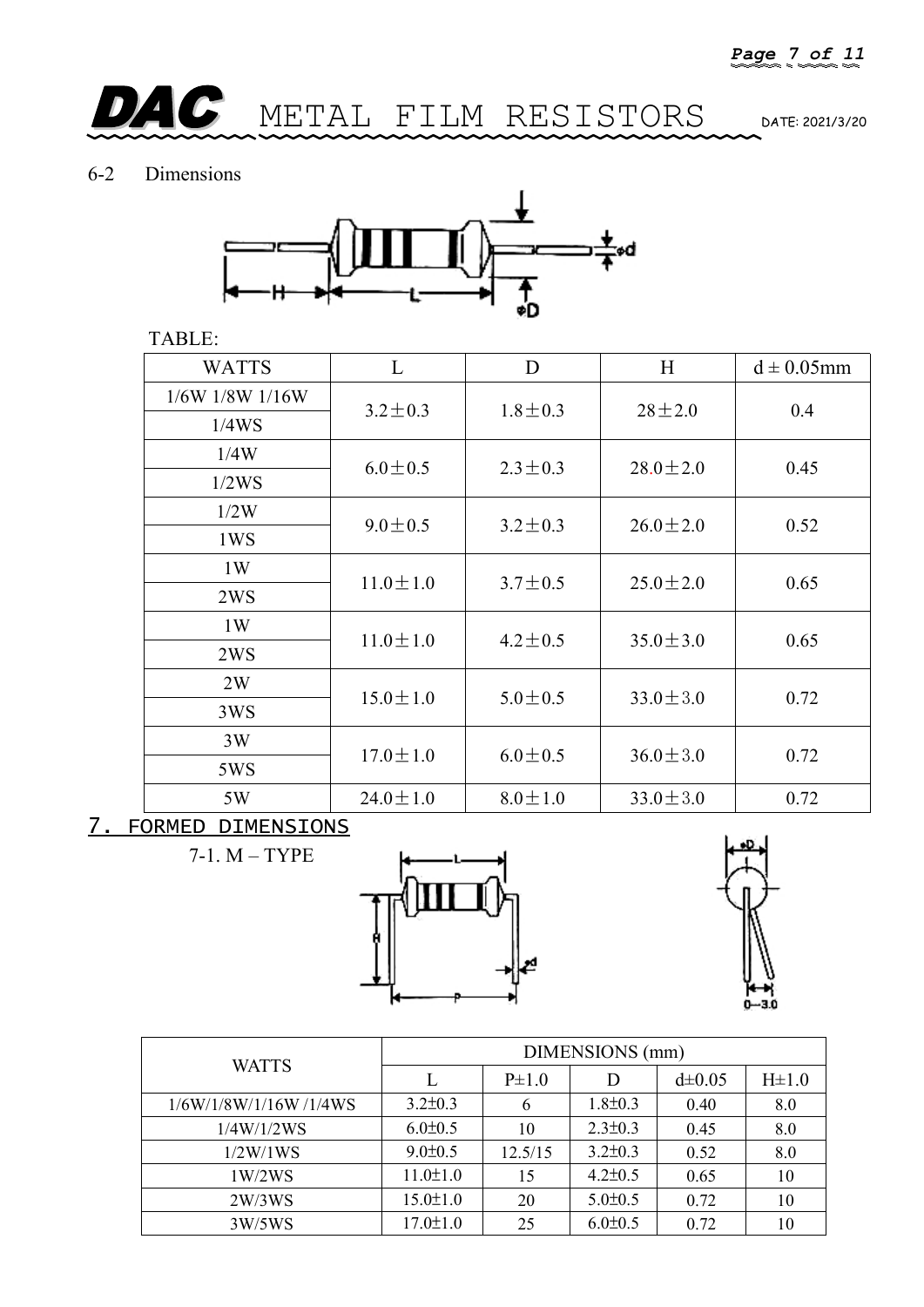

| $\overline{\phantom{a}}$<br>.<br>∸<br>–<br>__ | ( )+<br>$\sim$ $\sim$ $\sim$ $\sim$ | --<br>$ -$ | . . | $-1117$<br>$\mathbf{M}$ |
|-----------------------------------------------|-------------------------------------|------------|-----|-------------------------|
|-----------------------------------------------|-------------------------------------|------------|-----|-------------------------|

7-2 . MB – TYPE





|              |                | DIMENSIONS (mm) |               |             |            |            |           |  |  |
|--------------|----------------|-----------------|---------------|-------------|------------|------------|-----------|--|--|
| <b>WATTS</b> | L              | $P\pm 1.0$      | D             | $d\pm 0.05$ | $H1\pm1.0$ | $H2\pm1.0$ | $t\pm0.2$ |  |  |
| 1/2W/1WS     | $9.0 \pm 0.5$  | 12.5            | $3.2 \pm 0.3$ | 0.52        | 10.5       | 5.0        | 1.20      |  |  |
| 1W/2WS       | $11.0 \pm 1.0$ | 15              | $4.2 \pm 0.5$ | 0.65        | 10.5       | 5.0        | 1.25      |  |  |
| 2W/3WS       | $15.0 \pm 1.0$ | 20              | $5.0 \pm 0.5$ | 0.72        | 10.5       | 5.0        | 1.25      |  |  |
| 3W/5WS       | $17.0 \pm 1.0$ | 25              | $6.0 \pm 0.5$ | 0.72        | 10.5       | 5.0        | 1.25      |  |  |
| 5W           | $24.0 \pm 1.0$ | 30              | $8.0 \pm 1.0$ | 0.72        | 10.5       | 5.0        | 1.25      |  |  |

 $7 - 3. F - TYPE$ 



| <b>WATTS</b> |                | DIMENSIONS (mm) |               |             |           |           |      |  |
|--------------|----------------|-----------------|---------------|-------------|-----------|-----------|------|--|
|              |                | $P\pm 1.0$      | D             | $d\pm 0.05$ | $h\pm1.0$ | $H\pm1.0$ | Emax |  |
| 1/4W/1/2WS   | $6.0 \pm 0.5$  | $6 - 8$         | $2.3 \pm 0.3$ | 0.45        | 8.0       | 14        |      |  |
| 1/2W/1WS     | $9.0 \pm 0.5$  | $6 - 8$         | $3.2 \pm 0.3$ | 0.52        | 8.0       | 18        | 3.5  |  |
| 1W/2WS       | $11.0 \pm 1.0$ | $6 - 8$         | $4.2 \pm 0.5$ | 0.65        | 8.0       | 20        | 3.5  |  |
| 2W/3WS       | $15.0 \pm 1.0$ | $6 - 8$         | $5.0 \pm 0.5$ | 0.72        | 8.0       | 25        | 3.5  |  |
| 3W/5WS       | $17.0 \pm 1.0$ | $6 - 8$         | $6.0 \pm 0.5$ | 0.72        | 8.0       | 30        | 3.5  |  |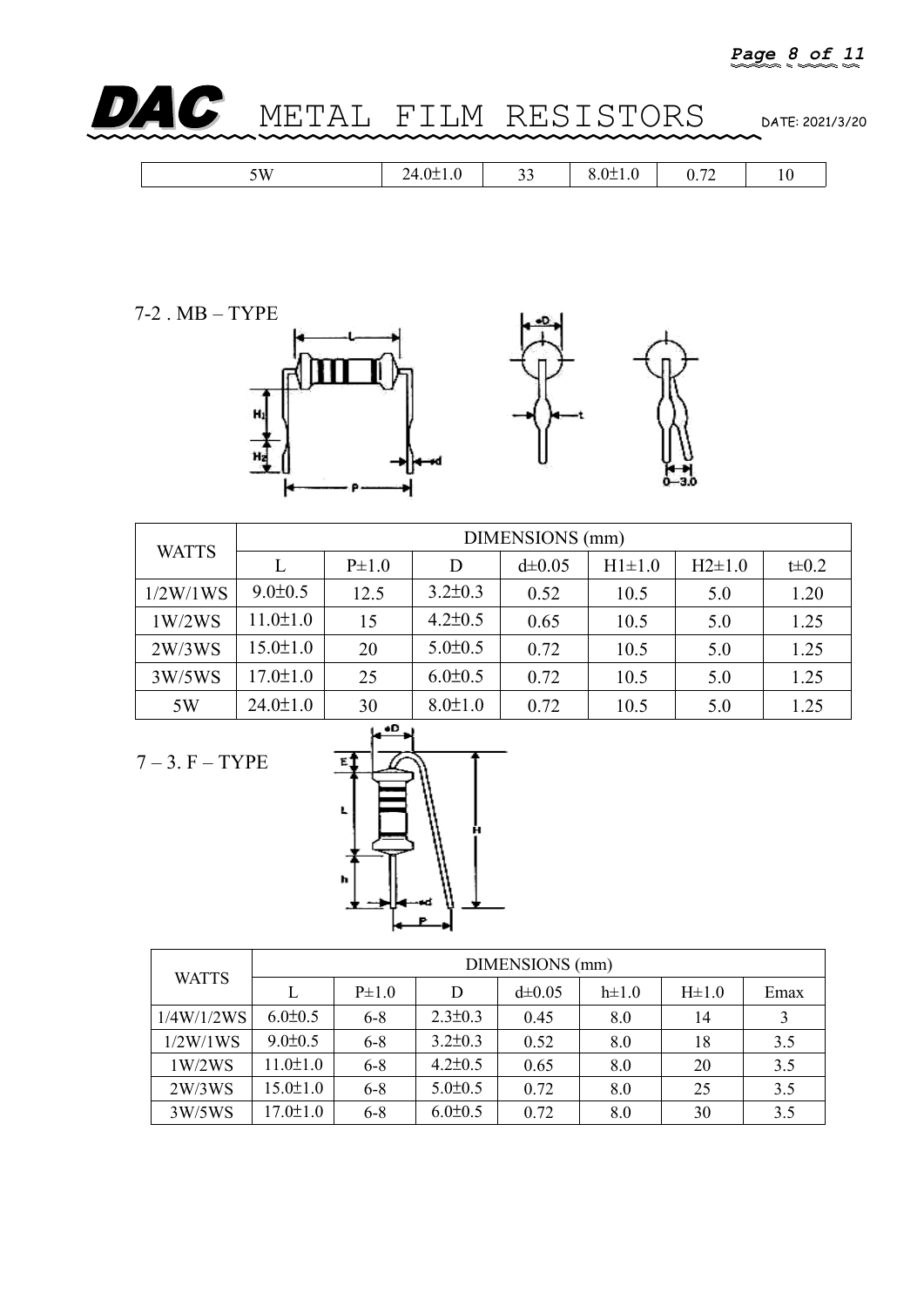

### 7-4. FK2-TYPE, FK1-TYPE AND FKK-TYPE







| <b>WATTS</b> | DIMENSIONS(mm) |           |               |             |          |           |      |  |  |  |  |
|--------------|----------------|-----------|---------------|-------------|----------|-----------|------|--|--|--|--|
|              |                | $P\pm1.0$ | D             | $d\pm 0.05$ | $h+1/-0$ | $H\pm1.0$ | Emax |  |  |  |  |
| 1/2W/1WS     | $9.0 \pm 0.5$  | 5-7       | $3.2 \pm 0.3$ | 0.52        |          | 18        | 3.5  |  |  |  |  |
| 1W/2WS       | $11.0 \pm 1.0$ | 5-9       | $4.2 \pm 0.5$ | 0.65        |          | 20        | 3.5  |  |  |  |  |
| 2W/3WS       | 15.0±1.0       | 5-9       | $5.0 \pm 0.5$ | 0.72        |          | 25        | 3.5  |  |  |  |  |
| 3W5WS        | 17.0±1.0       | $5 - 10$  | $6.0 \pm 0.5$ | 0.72        |          | 30        | 3.5  |  |  |  |  |

### 8. Taping Dimensions



| <b>WATTS</b> | Type               | $\mathbf{r}$ | $p\pm 0.5$<br>. . | $W\pm0.5$ | $D1-D2$<br><b>MAX</b> | $\blacksquare$<br><u>_</u><br><b>MAX</b> | $\overline{ }$<br>↩<br><b>MAX</b> | $\sim$<br>ັ<br><b>MAX</b> | $\sum$ I MAX      |
|--------------|--------------------|--------------|-------------------|-----------|-----------------------|------------------------------------------|-----------------------------------|---------------------------|-------------------|
| 1/6W/1/8W    | $\mathbf{r}$<br>26 | $26 \pm 1.5$ |                   | ъ.        | 0.8                   |                                          | $\sim$<br>1.4                     | റ റ<br>v.o                | $\Omega$<br>J . 4 |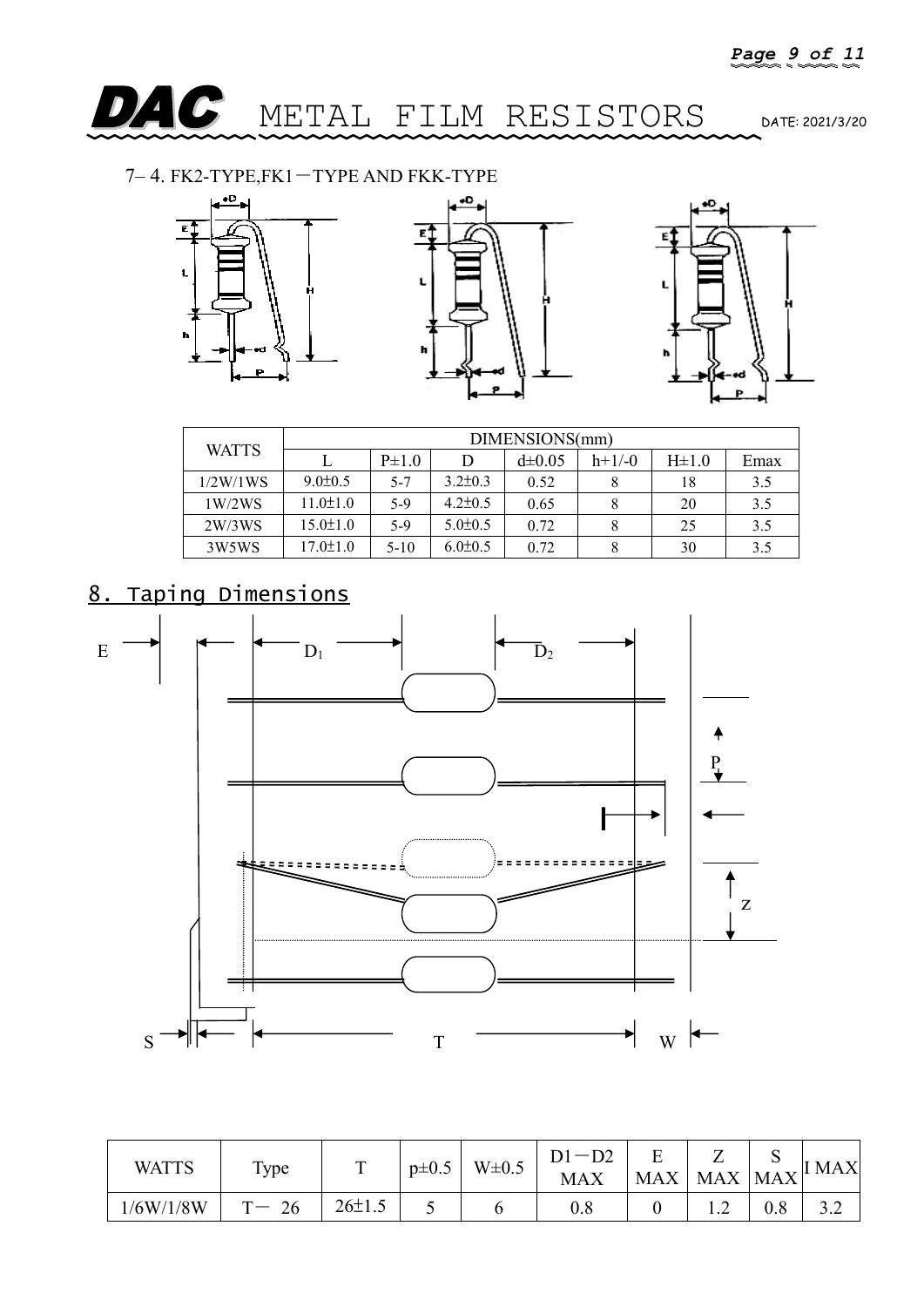| 1/16W/1/4WS | $T - 52$ | $52 \pm 1.5$ | 5  | 6 | 0.8 | $\boldsymbol{0}$ | 1.2 | 0.8 | 3.2 |
|-------------|----------|--------------|----|---|-----|------------------|-----|-----|-----|
| 1/4W        | $T-26$   | $26 \pm 1.5$ | 5  | 6 | 0.8 | $\boldsymbol{0}$ | 1.2 | 0.8 | 3.2 |
| 1/2WS       | $T-52$   | $52 \pm 1.5$ | 5  | 6 | 0.8 | $\boldsymbol{0}$ | 1.2 | 0.8 | 3.2 |
| 1/2W/1WS    | $T-52$   | $52 \pm 1.5$ | 5  | 6 | 0.8 | $\boldsymbol{0}$ | 1.2 | 0.8 | 3.2 |
| 1W/2WS      | $T-73$   | $73 \pm 1.5$ |    | 6 | 0.8 | $\boldsymbol{0}$ | 1.4 | 0.8 | 3.2 |
| 2W/3WS      | $T - 73$ | $73 \pm 1.5$ | 10 | 6 | 0.8 | $\boldsymbol{0}$ | 1.4 | 0.8 | 3.2 |
| 3W/5WS      | $T - 73$ | $73 \pm 1.5$ | 10 | 6 | 0.8 | $\boldsymbol{0}$ | 1.4 | 0.8 | 3.2 |

### 9 .PACKING

9 - 1. TAPING TYPE

LABEL SPECIFICATION

- 1. TYPE
- 2. WATTS TOLERANCE
- 3. RESISTANT QUANTITY
- 4. P/N
- 5. LOT NO.



| <b>TYPE</b>  | <b>WATTS</b>                  | W(mm) | H(mm) | L(mm) | $Q^T Y(pcs)$ |
|--------------|-------------------------------|-------|-------|-------|--------------|
| $T-26$       | 1/8W<br>1/6W<br>$1/16W$ 1/4WS | 50    | 67    | 260   | 5000         |
|              | 1/4W/1/2WS                    | 50    | 100   | 260   | 5000         |
|              | 1/6W/1/8W<br>$1/16W$ $1/4WS$  | 80    | 72    | 260   | 5000         |
| $T - 52(60)$ | 1/4W/1/2WS                    | 80    | 100   | 260   | 5000         |
|              | 1/2W/1WS                      | 80    | 85    | 260   | 2000         |